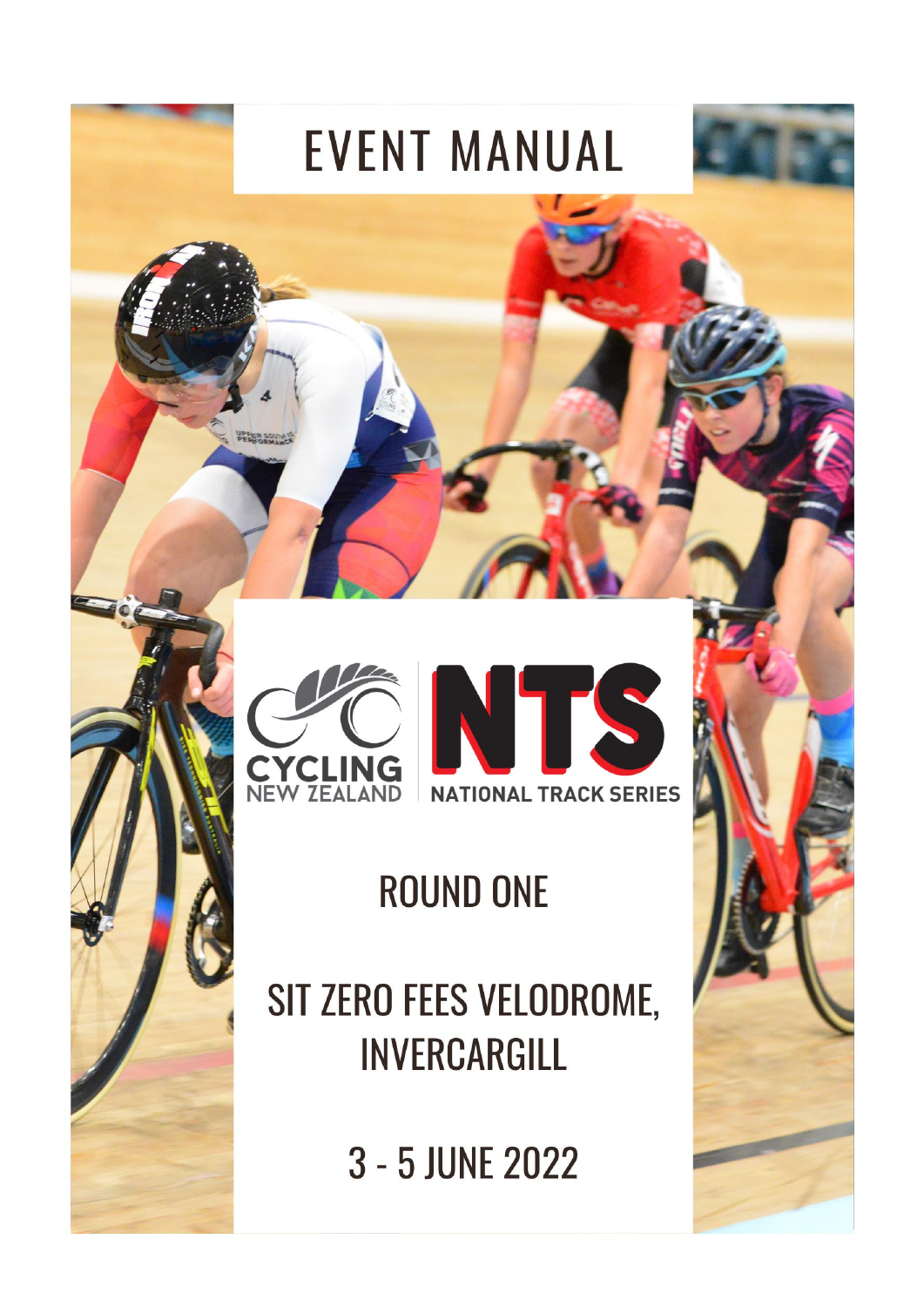# 1. WELCOME

On behalf of Cycling New Zealand it's our pleasure to welcome riders, team managers, coaches, officials and supporters to Round #1 of the 2022 NTS Series at the SIT Zero Fees Velodrome, Invercargill. Thank you to Cycling Southland for hosting us this weekend.

We look forward to a great event and hope you have an enjoyable time.

This manual provides useful information for all riders, helpers and officials.

## 2. KEY CONTACTS

| Event Coordinator: | Steff Jordaan    | 027 855 7676 |
|--------------------|------------------|--------------|
| Event Director:    | Graeme Hunn      | 027 598 7457 |
| PCP:               | Erin Criglington | 0211342294   |
| Race Manager:      | Glen Thomson     | 021455597    |

## 3. VENUE ACCESS

The venue will be open 1 hour prior to the event programme commencing each session. The venue will close 30 minutes after the end of the night session. In between sessions you are welcome to remain in the infield however the use of the track is prohibited until the official warm up period begins.

To access the infield, head down the tunnel highlighted in yellow below. For spectators to access the stands, head around to the main ILT Stadium reception.

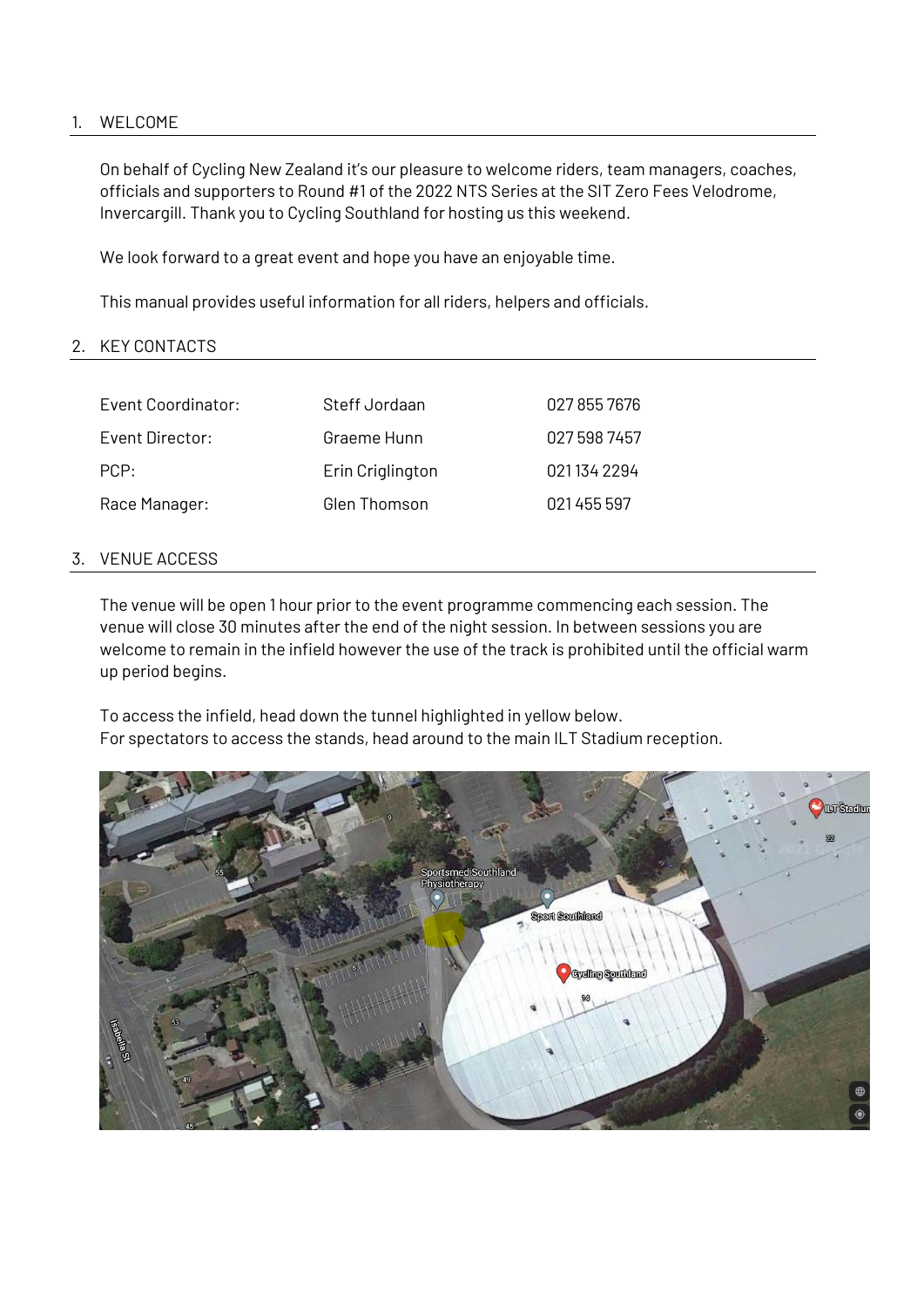## 4. SCHEDULE

We encourage riders to attend the Workshops relevant to them, as these are an important part of the intent of the series and this is where you will gain important skill acquisition and knowledge to apply during the racing. These are included in the entry fee and all riders are encouraged to attend.

For this event, Workshop 1 is for beginner riders only, new to Madison's. Workshop 2 is open for every rider to attend.

## **Friday 3 rd June:**

 2.00pm – 3.00pm: Race Number Pick Up – From Infield 3.00pm – 4.00pm: **Workshop 1 - Part 1** Madison workshop for new riders (Room: Champions Lounge) 3.00pm – 3.15pm: Warm up for Sprinters 3.15pm – 4.00pm: Standing 250m Time Trial 4.00pm – 4.45pm: **Workshop 1 – Part 2** Madison practice on the track for new riders (must have been to the Workshop at 3pm) 5.15pm – 5.30pm: Warm up for Endurance 5.30pm – 10.00pm: SESSION 1

# **Saturday 4 th June:**

- 9.00am 10.00am: **Workshop 2 - Group 1 =** Endurance Race Analysis (Room: TBC)
	- **Workshop 2 - Group 2 =** Sprint Race Analysis (Room: TBC)
- 10.30am 11.00am: Warm up for all
- 11.00am 3.10pm: SESSION 2
- **3.10pm – 4.30pm: BREAK**
- 4.30pm 5.00pm: Warm up for all
- 5.00pm 9.15pm: SESSION 3

# **Sunday 5 th June:**

- 8.30am 9.00am: Warm up for all
- 9.00am 12.00pm: SESSION 4

# 5. WARM UP SESSION TIMES

There will be a warm up prior to the beginning of each session. Prior to the scheduled session start time, a Commissaire will blow a whistle for the riders to exit the track. Please adhere to the instructions of the Commissaires at all times.

#### 6. EVENT PROGRAMME

The provisional event programme is availabl[e here.](https://www.cyclingnewzealand.nz/events-and-results/national-events/nts/#a8) Due to the objectives of the event the timing, racing and other aspects of the programme are likely to change as the event progresses. Expect a large degree of fluidity and adjustment to ensure you are benefiting to your potential.

#### 7. INFIELD GYM

Please note that the infield gym will be closed to riders and all officials during event times.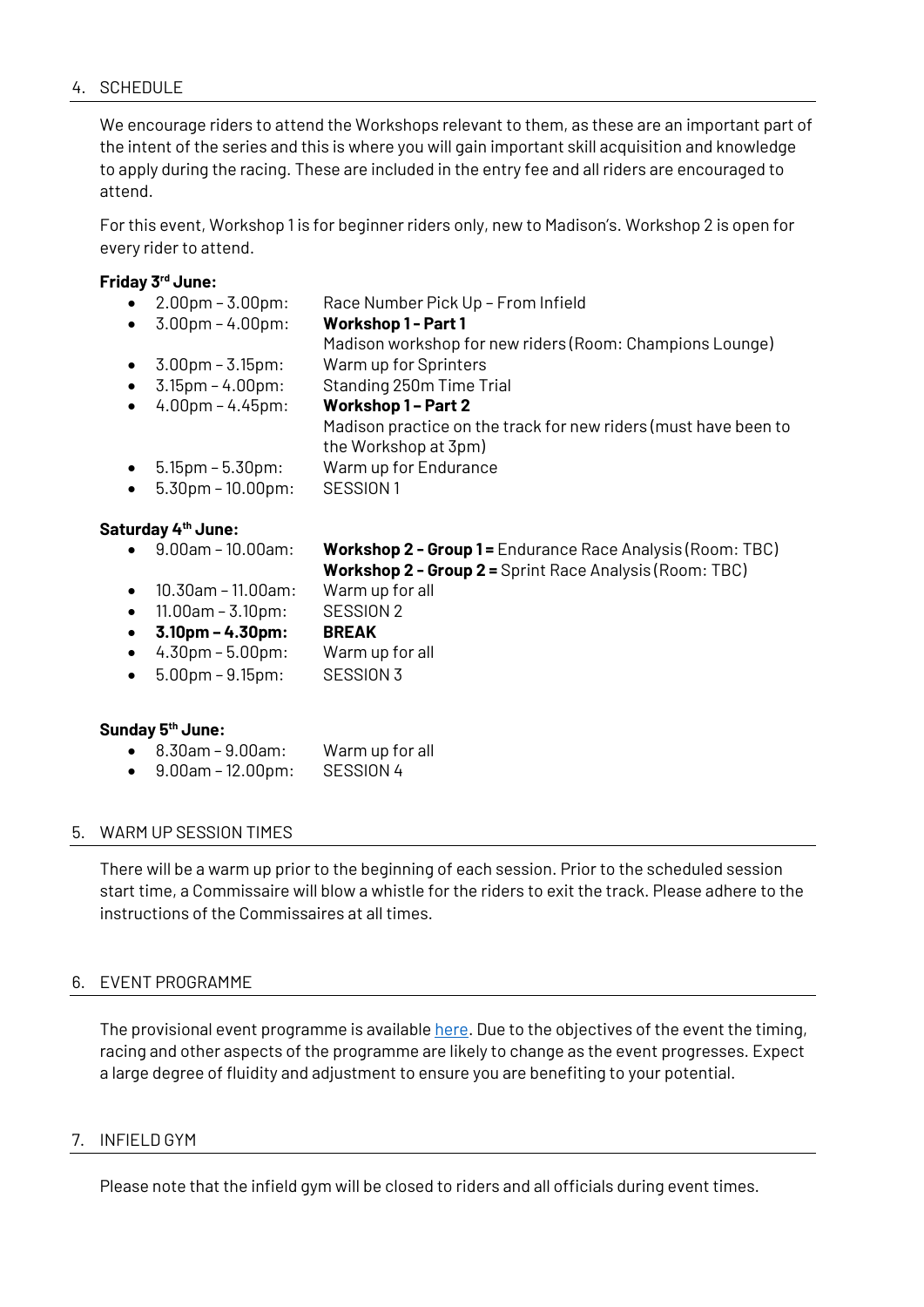# 8. PARKING

Free parking is available in the venue carpark. The venue accepts no liability for any damage to any vehicles parked in or otherwise using the car parking area.

## 9. RACE NUMBERS

Riders shall wear two body numbers and numbers must be placed on either side of the lower back of the top on a 90 degree angle as shown below.



# 10. MEDICAL

Medical staff on are on duty during each session. They are located at the end of the Velodrome (close to the tunnel).

If you require medical assistance while not at the event over the weekend note the following Medical Centres on duty.

Southland Hospital, Kew Road, Invercargill

(03) 218 1949

**In an Emergency call 111** 

# 11. FOOD AND BEVERAGE

Food and beverages will be available for purchase from stadium providers during the sessions. You are permitted to bring in your own food and beverage to the infield.

# 12. TICKET SALES

Free entry for supporters.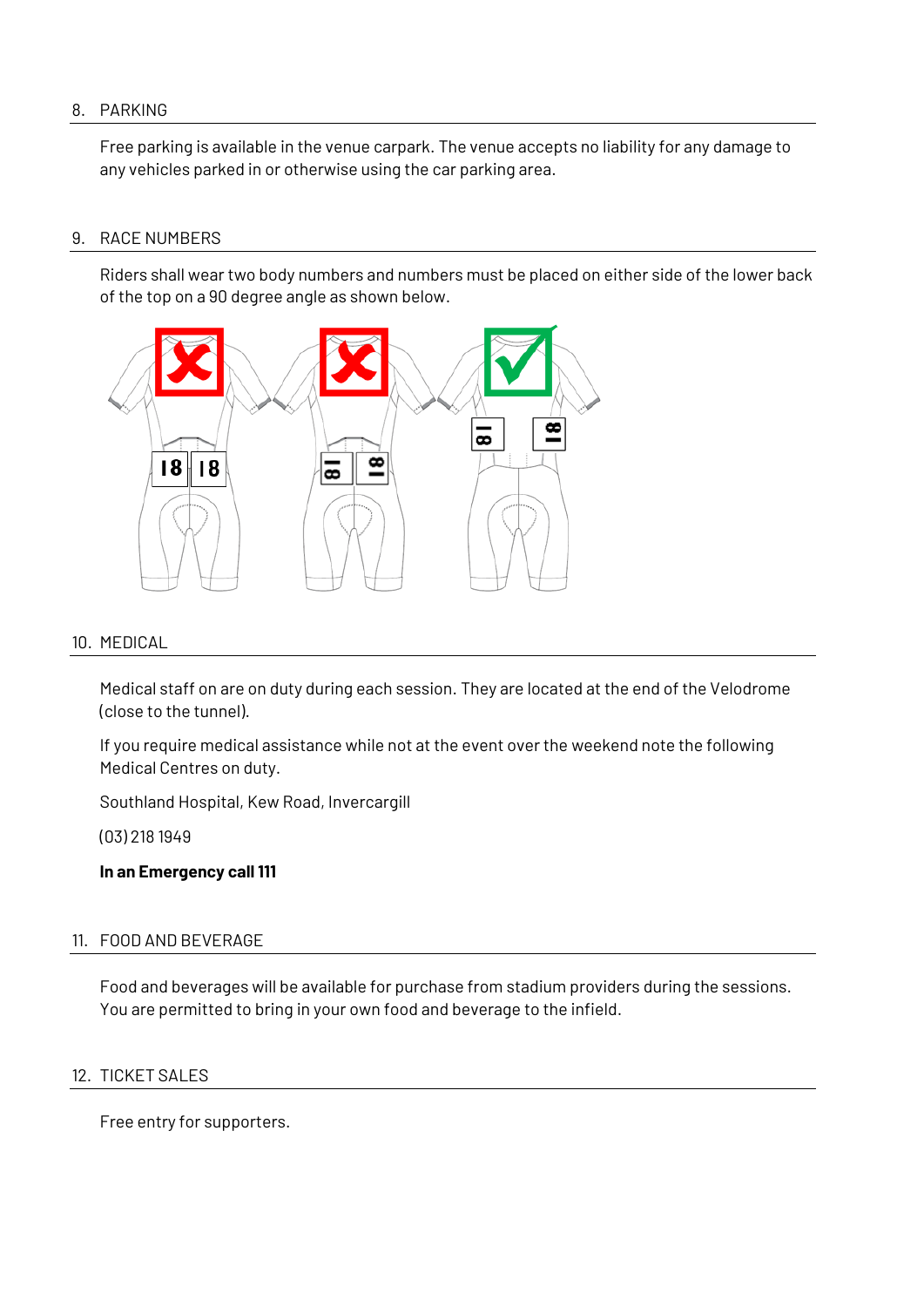# 13. SOCIAL MEDIA

We encourage you to get involved in the event through social media. The key links are provided below:

| Event Facebook | https://www.facebook.com/CyclingNZL          |
|----------------|----------------------------------------------|
| Instagram      | https://www.instagram.com/cyclingnewzealand/ |
| Website        | http://nationaltrackseries.nz/               |
| Key Partners   | @cyclingsouthland                            |
| Hashtag        | #NTS                                         |

## 14. RESULTS AND PRIZES

Events will be run as 'Omnium style'. Riders will be awarded points for placings in each event (apart from qualifying races, these do not count towards points). Prizes will be awarded to the top three in both Endurance and Sprint (A and B Grade) in each round. Points will be allocated as below. Final results will be posted on the event website after the event.

| <b>Placing</b> | <b>Points</b> |
|----------------|---------------|
|                | 8             |
| 2              | 6             |
| 3              | 4             |
| 4              | 3             |
| 5              | 2             |
| հ              |               |

# 15. TEAM REGISTRATION PROCESS

You can choose your own pairings/teams for the Madison, Team Pursuit and Team Sprint. Your teams must be filled in on the link below OR on the whiteboard at the start of the session they will be raced in.

\*The mixed Madison will be one female and one male pairings. Males will be required to ride the same gear as the females.

[Click here](https://forms.office.com/r/ULnsLLxvRP) to register your Same Gender Madison team

[Click here](https://forms.office.com/r/agVBE0TvES) to register your Mixed Madison team

[Click here](https://forms.office.com/r/gBK29Lyngv) to register your Team Pursuit team

[Click here](https://forms.office.com/r/WxEeP4B7W6) to register your Team Sprint team

Please get in touch with us if you don't have a team and we will help organise one for you, email [events@cyclingnewzealand.nz](mailto:events@cyclingnewzealand.nz) or talk to the Event Staff or Race Manager at the start of the event.

# 16. HEALTH AND SAFETY

The event has a Health and Safety plan which has taken into consideration the health and safety of the riders, team officials, volunteers, spectators and staff. Health and Safety is the responsibility of all those attending. If you have any concerns or identify any hazards please contact the Event Manager.